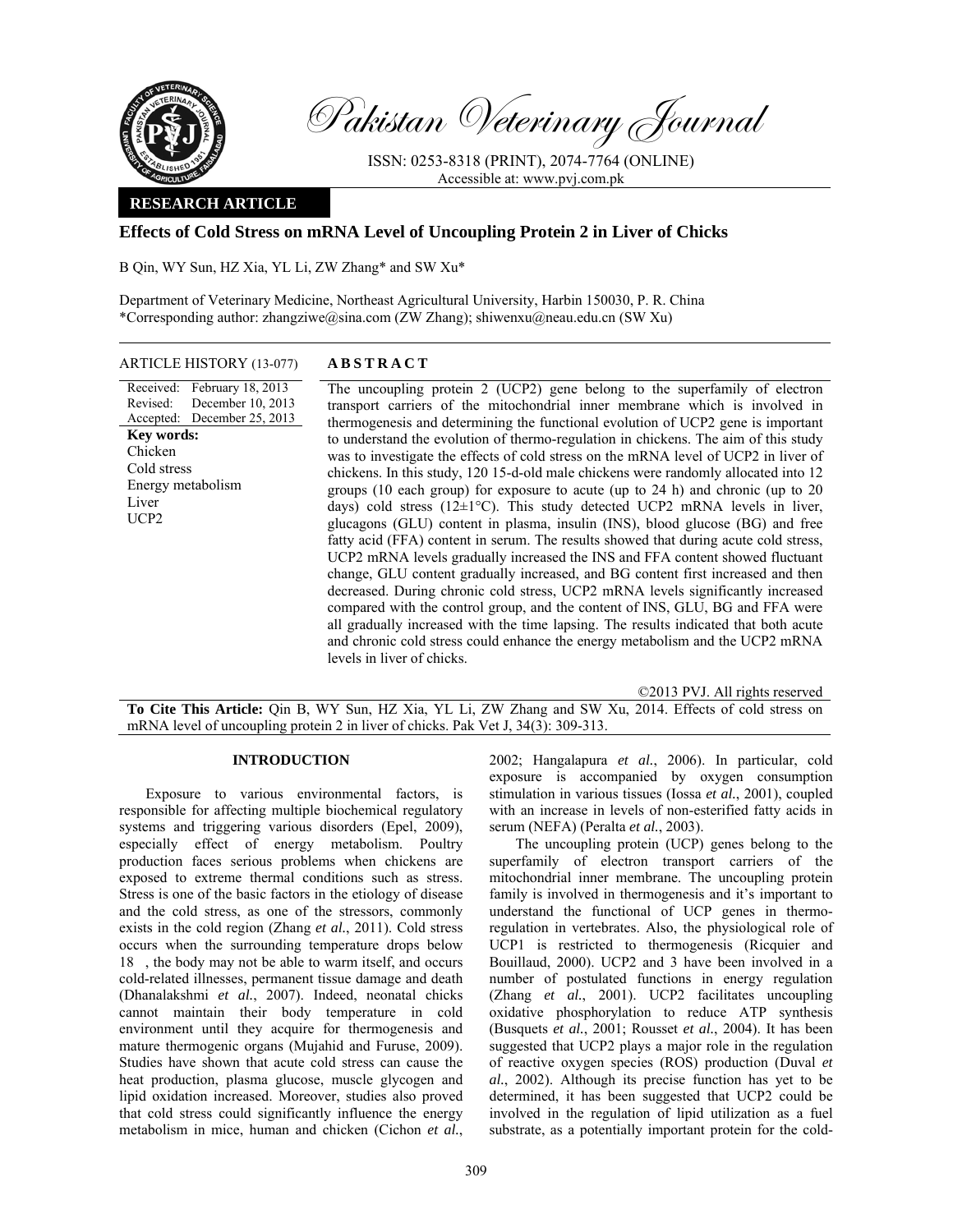induced change of the energy metabolism (Abe *et al.*, 2006; Mujahid and Furuse, 2009).

The aim of this study was to investigate the effect of cold stress on UCP2 expression in liver of chickens, as well as INS, BG, FFA concentrations in chickens' serum and GLU concentrations in chickens' plasma.

#### **MATERIALS AND METHODS**

**Birds and Tissue Collection:** All procedures used in the present experiment were approved by the Institutional Animal Care and Use Committee of Northeast Agricultural University. Chick model of cold stress was developed as described in our previous articles (Zhang *et al.*, 2011). 120 15-d-old male chickens (purchased from Weiwei Co. Ltd., Harbin, China) were randomly allocated into 12 groups (10 each group) for exposure to acute (1, 3, 6, 12 and 24 h) and chronic (5d, 10d and 20d) cold stress  $(12\pm1\degree C)$ , while the control groups were maintained at 28 °C. The chickens were maintained in our animal facility, kept under a natural light-dark cycle (16L: 8D) and given free water and regular quantitative diet. The chicks were killed by cervical dislocation after stress termination. The liver were collected, immediately frozen on dry ice, and then stored at -70°C for RNA isolation.

**Determination of serum FFA, INS, BG and blood plasma GLU:** Serum FFA concentrations were determined by enzymatic color test. Using the NEFA kit (A042, Nanjing Jiancheng Bioengineering Institute, Nanjing, China) according to the manufacturer's recommendations using 0.2 mL of serum. Serum INS, BG concentrations and blood plasma GLU concentration were determined by using the commercial kits (I055, F006, I057, Jiancheng Bioengineering Institute, Nanjing, China) according to the manufacturer's recommendations.

**Quantification of UCP2 mRNA:** Total RNA of liver was isolated by using a Trizol reagent (Invitrogen, Carlsbad, CA) as per protocol devised by the manufacturer. After quantification, these RNA samples were subjected to reverse transcription reaction. The expression levels of UCP2 gene was determined by real-time quantitative reverse transcription PCR by using SYBR Premix Ex TaqTM (Takara, China), and real time PCR system was ABI PRISM 7500 real-time PCR system (Applied Biosystems). To design primers, we used the chicken UCP2 mRNA GenBank sequence with accession number of AF287144. Chicken β-actin (GenBank accession number L08165) as a housekeeping gene was used as an internal reference. Primers (Table 1) were designed using the Oligo 6.0 Software, and were synthesized by Invitrogen Biotechnology Co. Ltd. in Shanghai, China. Real-time quantitative reverse transcription PCR was used to detect the expression of UCP2 gene in liver. The program was 1 cycle at 95°C for 30 s and 40 cycles at 95°C for 5 s and at 60°C for 34 s. Dissociation curves were analyzed by Dissociation Curve 1.0 Software (Applied Biosystems) for each PCR reaction to detect and eliminate the possible primer-dimer and non-specific amplification. The mRNA relative abundance was calculated according to the method of Pfaffl (Pfaffl, 2001).

**Table 1:** Gene-special primers for β-actin, UCP2 used in the real-time quantitative reverse transcription PCR

| Gene             | Accession<br>number | Primer $(5' \rightarrow 3')$                                           | Product<br>size, bp |
|------------------|---------------------|------------------------------------------------------------------------|---------------------|
| UCP <sub>2</sub> | AF.                 | Forward: CGCCCGCAACTCCATCATTA<br>287144 Reverse: GCTGCCTTTGGTCCCTCTCAT | 251                 |
| B-actin          | L08165              | Forward: ACCGCAAATGCTTCTAAACC<br>Reverse: CCAATCTCGTCTTGTTTTATGC       | 93                  |

**Statistical analysis:** Statistical analysis of all data was performed using SPSS for Windows (version 13; SPSS Inc., Chicago, IL, USA). When a significant value (P<0.05) was obtained by one-way analysis of variance (acute cold stress groups), further analysis was carried out. All data showed a normal distribution and passed equal variance testing. Differences between means were assessed using Tukey's honestly significant difference test for post hoc multiple comparisons. Data are expressed as the mean±SD. Differences between means (Chronic cold stress groups) were assessed using two-tailed paired Student's T-test.

### **RESULTS**

**Effects of cold stress on GLU, INS, BG and FFA levels:** Effects of acute cold stress on GLU, INS, BG and FFA levels are presented in Table 2. During acute cold stress, the content of INS and FFA showed fluctuant change compared to that in the control group. GLU content significantly increased (P<0.05) compared to that in the control group and GLU content in 24h group increased by approximately 50% compared to that in the control group. BG content first increased and then decreased.

Effects of chronic cold stress on the GLU, INS, BG and FFA are presented in Fig. 1. The content of INS, GLU, BG and FFA were all significantly increased (P<0.05) with the time lapsing compared to that in the corresponding control ones.

**Effects of cold stress on the mRNA levels of UCP2 in liver of chickens:** Effects of acute and chronic cold stress on the mRNA levels of adiponectin gene in liver are presented in Fig. 2A and 2B. The mRNA levels of UCP2 gene in liver of the 6h and 12h acute cold stressed chicks were significantly increased (P<0.05) compared to that in the control group. But the mRNA levels of UCP2 gene in liver of 24h group deceased to the normal level compared to that in the control group.

The mRNA levels of UCP2 gene in liver of the 5d group had little change compared to that in the corresponding control ones. The mRNA levels of UCP2 gene in liver of the 10d and 20d chronic cold stressed chicks were significantly increased (P<0.05) compared to that in the corresponding control ones.

## **DISCUSSION**

Cold stress provokes physiological responses and induces changes in energy production and subsequent reactive oxygen species (ROS) production (Zhang *et al.*, 2011). It has been suggested that UCP could be involved in the regulation of lipid utilization as a fuel substrate, to be a potentially important protein for the cold-induced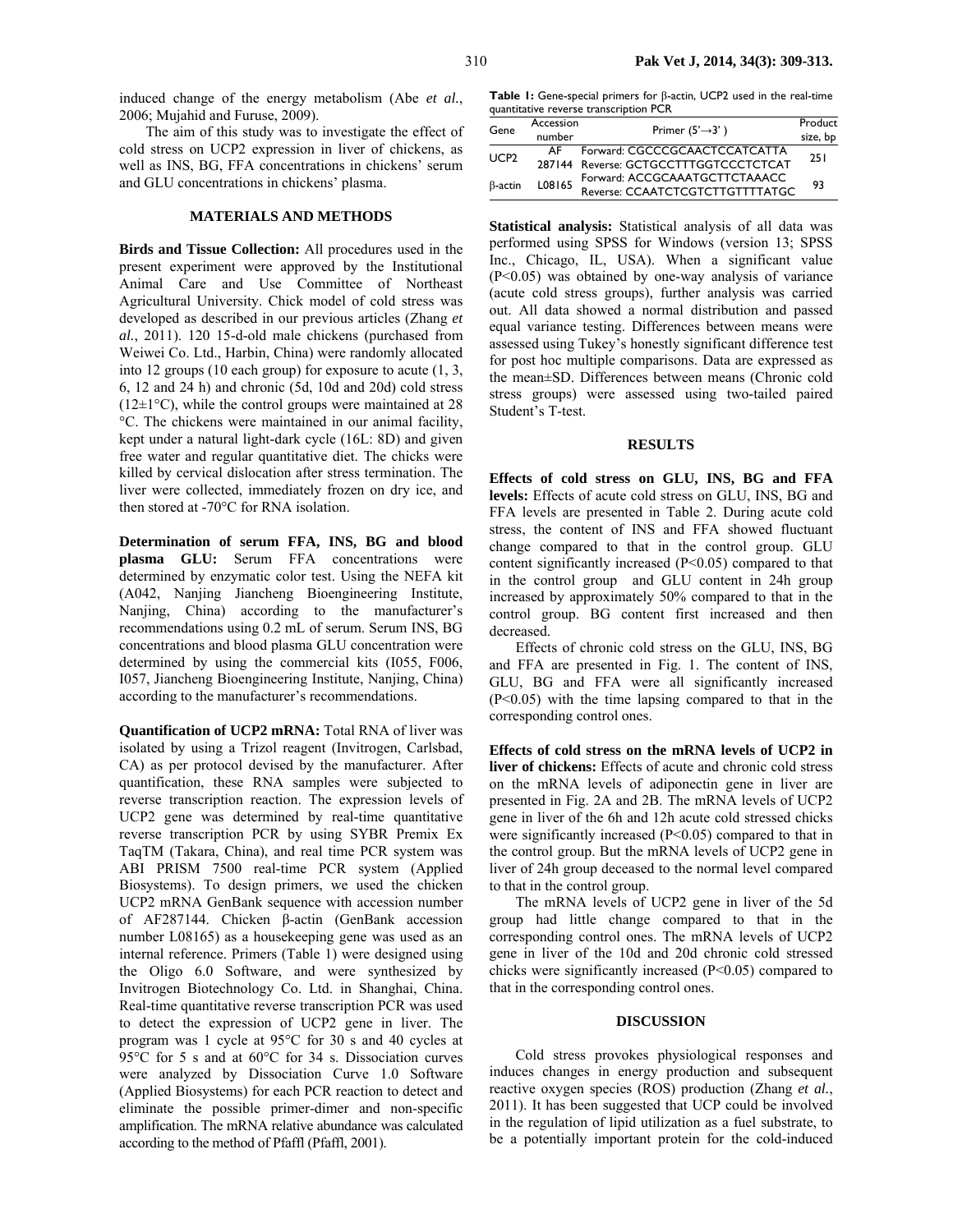

**Table 2:** Effects of acute cold stress on the insulin (INS) in plasma and glucagons (GLU), blood glucose (BG) and free fatty acid (FFA) in serum of chickens

**Fig. 1:** Effects of chronic cold stress on the insulin (INS) in plasma and glucagons (GLU), blood glucose (BG) and free fatty acid (FFA) in serum of chickens. Panel A, B, C and D were the INS, GLU, BG and FFA content, respectively. \*In panel A-D indicated that there were significant differences (P<0.05) between the control group and the stress group at the same time point. Each value represented the mean±SD of 5 individuals.



**Fig. 2:** Effects of acute and chronic cold stress on the mRNA levels of UCP2 gene in liver. Panel A was the result of effects of acute cold stress on the mRNA levels of UCP2 gene, the relative mRNA levels from the 0h control group were used as the reference values, the different letters indicated that there were significant differences (P<0.05) between any two chicks. Panel B was the result of the effects of chronic cold stress on the mRNA levels of UCP2 gene, the relative mRNA levels from the 5, 10, and 20 d control group were used as the reference values, \* in panel B indicated that there were significant differences (P<0.05) between the control and the stressed chicks at the same time point. Each value represented the mean±SD of 5 individuals.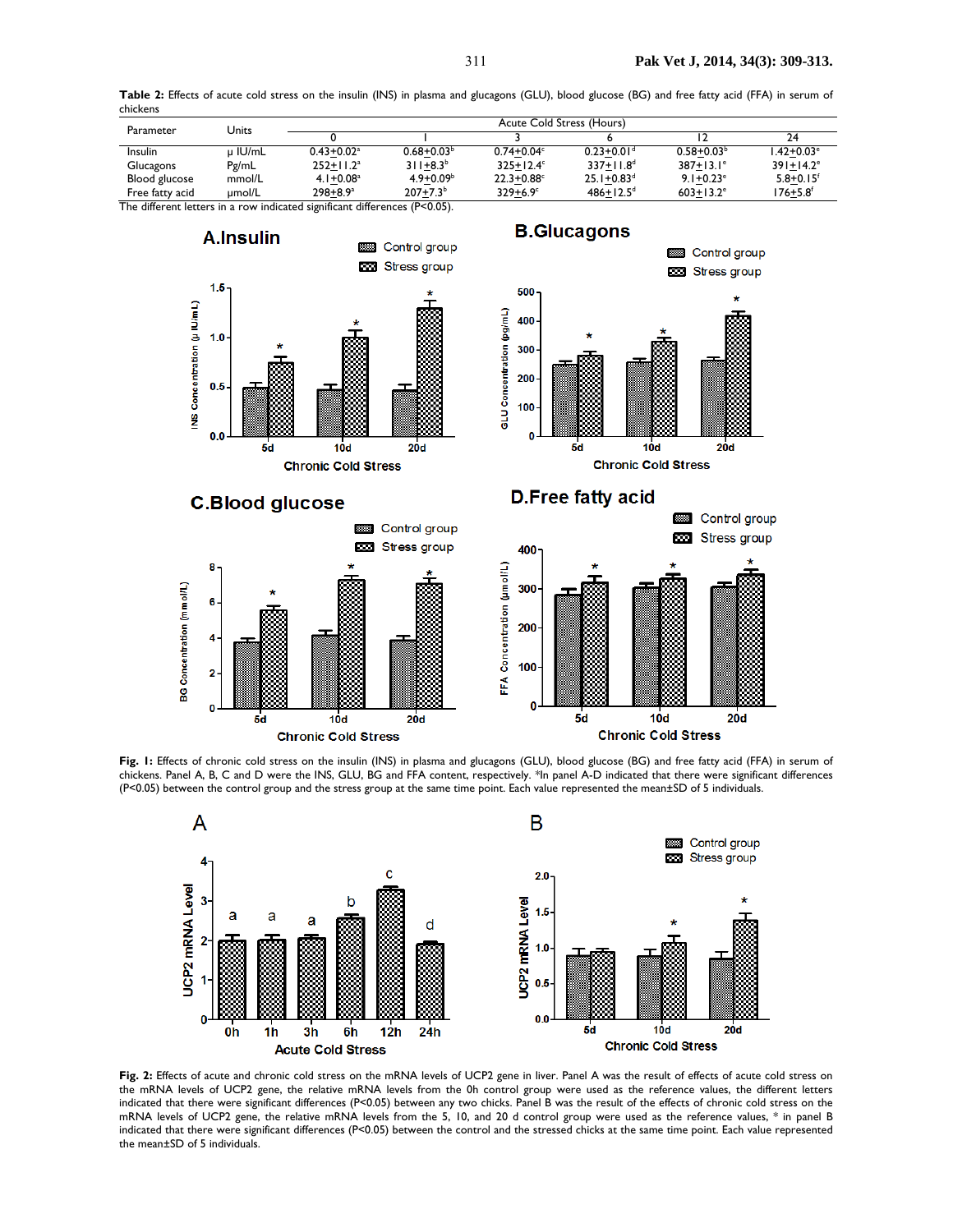thermogenesis, and may play a role in the control of reactive oxygen species (ROS) production (Toyomizu *et al.*, 2002). The reactive mechanism of cold stress is very complicated, and the results from different studies are not consistent. These may be attributed to the duration time of cold exposure, the temperature of cold exposure, the genetic background of experimental animal, and so on. A number of studies have proved that cold stress could influence the energy metabolism (Cichon *et al.*, 2002).

Sugar and fat is an important material of energy storage and function, both for the body to provide coordinated more than 70% energy source. In cold conditions, when metabolic heat sufficient to maintain body temperature, animal increase heat production by shivering. The main role of INS is to promote the synthesis in liver, muscle and fat tissue controlled substances in the energy metabolism and storage. In the process of cold stress, carbohydrate and FFA oxidation enhancement is well-known phenomenon, FFA may induce "decoupling" of oxidative phosphorylation. Indeed, Bravo's (Bravo *et al.*, 2001) research suggested that the marked diminution in respiration induced by albumin in cold-stressed mitochondria indicates the presence of FFA in the inner membrane of these mitochondria. Cold water stress could reduce levels of INS in human serum (Tikuisis *et al.*, 1999). However, high FFA levels in cold-exposed chicks indicate that a compensatory response to attain homeothermy might be due to enhancement in lipolysis, reduction in oxidative capacity and/or insufficient enhancement of oxidative capacity to oxidize the available free FAs (McWilliams *et al.*, 2004).

In the chicken, lipogenesis occurs essentially in the liver, the adipose tissue being only a storage tissue (Diot and Douaire, 1999). In addition, unlike the majority mammalian species, FA synthesis occurs primarily in the liver of the chicken (as in the human) rather than adipose tissue (Ramachandran *et al.*, 2007). In our study, cold exposure could significantly increase GLU, INS, BG and FFA concentration in chickens. It indicated that cold stress could change the body energy metabolism and GLU might play an important role after exposed to cold in the body energy metabolism.

Since UCP2 is thought to be involved in the regulation of energy expenditure, body weight, and fatty acid metabolism (Ricquier *et al.*, 1999). Mori (Mori *et al.*, 2004) examined alterations in hepatic UCP2 gene expression by energy metabolism. An increased UCP2 mRNA expression has been reported in lipopolysaccharide-treated and transformed rat hepatocytes (Cortez-Pinto *et al.*, 1998). These data suggested that UCP2 expression could be induced in response to different stimuli in liver. We have used realtime PCR method to identify the changes in the mRNA expression of UCP2. After 6 h of cold exposure, we detect a marked increase in the expression of UCP2 mRNA in liver. Previously, we found cold stress could induce oxidative stress in chicken (Zhang *et al.*, 2011), which might also relate to the slowdown of cellular repair mechanisms in the cold. Oxidative phosphorylation is never fully coupled to ATP synthesis in vivo, conditional mainly on the existence of UCPs. UCPs catalyze proton conductance and dissipate the mitochondrial gradient

required for ATP production, which results in a reduction of mitochondrial membrane potential and mitigates ROS formation. Cold-induced oxidative stress and changed the body energy metabolism has been suggested to play key role in liver damage. UCP2 are induced by energy metabolism disorder and oxidative stress products and seem to be crucial for reducing the mitochondrial ROS production (Andrews *et al.*, 2005). The present paper is aimed at further investigating the effects of UCP2 in chicken liver, especially with respect to how UCPs are controlled under cold-induced oxidative stress in chicken. Tseng (Tseng *et al.*, 2011) observed stimulation of the UCP might help to prevent oxidative damage and to maintain metabolic balance and cellular homeostasis in zebrafish upon cold exposure. Thus, it is conceivable that cold stress promotes an increase in the expression of the UCP2 gene in hepatocytes. In our study, during the cold stress, the mRNA levels of UCP2 gene were increased about 1.5 times over control. These results indicated that the expression of UCP2 gene in liver could be influenced by cold stress, but because of little research, the effect of cold stress on the UCP2 gene needs to be further studied, especially in chickens.

In conclusion, our study demonstrated that both acute and chronic low temperature exposure could influence the energy metabolism and increase mRNA levels of UCP2 in liver of chickens. Additional work will be required to elucidate the exact mechanisms responsible for modulating the release of UCP2 and to characterize its metabolic roles in cold-induced response.

**Acknowledgment:** This research was supported by Technological Innovation Projects Special Funds of Harbin (No. 2010RFXXN041), Graduate Technology Innovation Fund of Heilongjiang Province (No. YJSCX2011-055HLJ) and Students Research Fund of Northeast Agricultural University (No. 2010101). The authors thank the members of the veterinary internal medicine laboratory, especially the members of the cold stress group, in the College of Veterinary Medicine, Northeast Agricultural University, for help in feeding the chickens and analyzing the data.

#### **REFERENCES**

- Abe T, A Mujahid, K Sato, Y Akiba and M Toyomizu, 2006. Possible role of avian uncoupling protein in down-regulating mitochondrial superoxide production in skeletal muscle of fasted chickens. FEBS Lett, 580: 4815-4822.
- Andrews ZB, S Diano and TL Horvath, 2005. Mitochondrial uncoupling proteins in the CNS: in support of function and survival. Nat Rev Neurosci, 6: 829-840.
- Bravo C, M Vargas-Suarez, S Rodriguez-Enriquez, H Loza-Tavera and R Moreno-Sanchez, 2001. Metabolic changes induced by cold stress in rat liver mitochondria. J Bioenerg Biomembr, 33: 289-301.
- Busquets S, B Alvarez, M Van Royen, MT Figueras, FJ Lopez-Soriano and JM Argiles, 2001. Increased uncoupling protein-2 gene expression in brain of lipopolysaccharide-injected mice: role of tumour necrosis factor-alpha. Biochim Biophys Acta, 1499: 249-256.
- Cichon M, M Chadzinska, A Ksiazek and M Konarzewski, 2002. Delayed effects of cold stress on immune response in laboratory mice. Proc Biol Sci, 269: 1493-1497.
- Cortez-Pinto H, SQ Yang, HZ Lin, S Costa, CS Hwang, MD Lane, G Bagby and AM Diehl, 1998. Bacterial lipopolysaccharide induces uncoupling protein-2 expression in hepatocytes by a tumor necrosis factor-alpha-dependent mechanism. Biochem Biophys Res Commun, 251: 313-319.